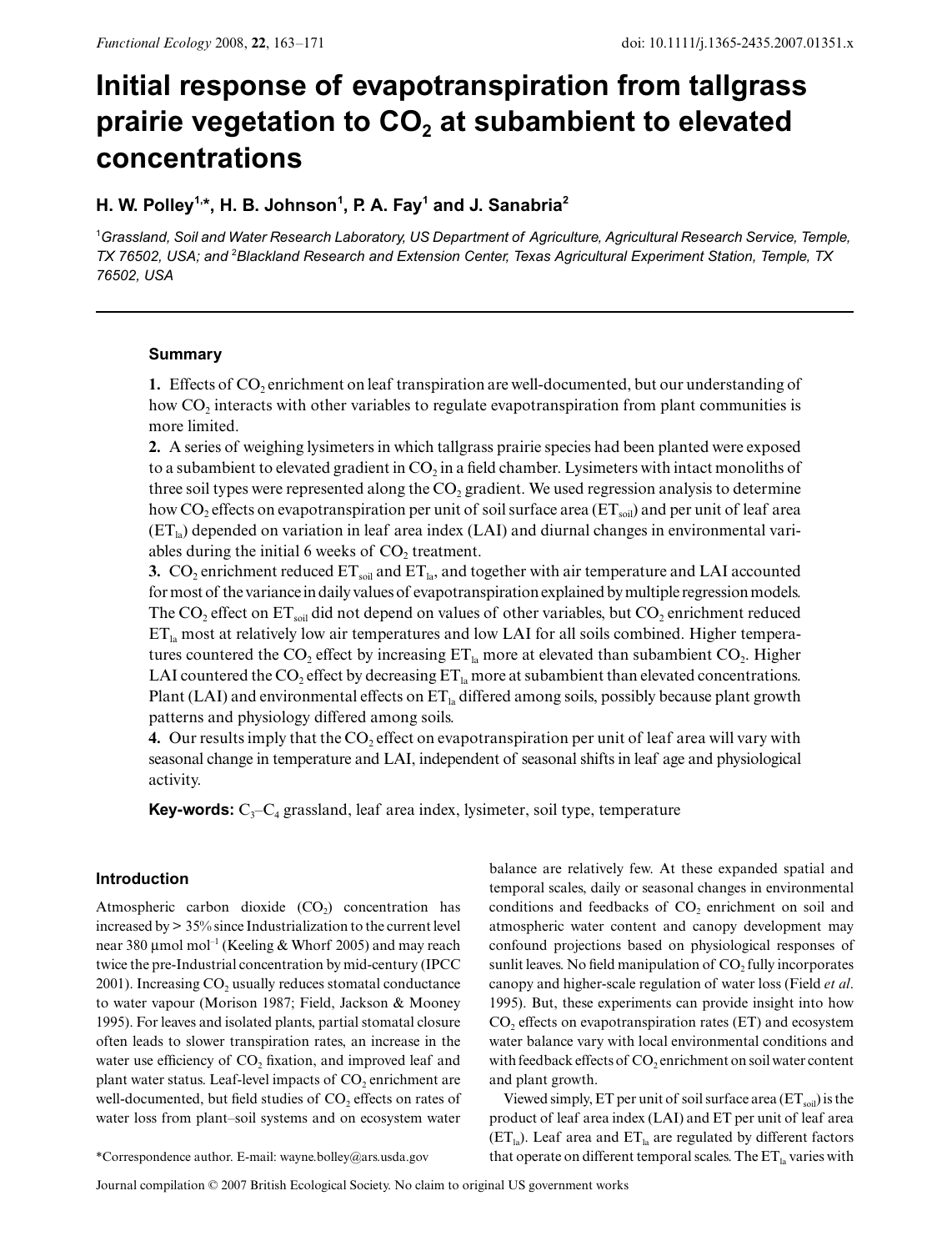environmental variables like temperature, air vapour pressure deficit, and light that fluctuate on diurnal and seasonal timescales, whereas LAI in relatively undisturbed ecosystems is regulated primarily by factors like water and nitrogen availability that vary over longer time periods. Because LAI and  $ET<sub>la</sub>$  are regulated differently, the two factors often are treated as independent contributors to water loss in  $CO<sub>2</sub>$  experiments. But,  $ET<sub>la</sub>$  also may depend on LAI. Water loss becomes less sensitive to an increase in leaf area as LAI approaches values of about 4 (Schulze *et al.* 1994), implying that  $ET<sub>la</sub>$  declines as LAI increases. To the extent greater LAI reduces  $ET_{la}$ , it also may lessen the amount by which  $CO<sub>2</sub>$  enrichment reduces water loss per unit of leaf area. Wullschleger *et al*. (2002) showed that the  $CO<sub>2</sub>$  effect on stomatal conductance varied with canopy position, but to our knowledge no published study has addressed the question of whether LAI affects how water loss responds to  $CO_2$  by changing the  $CO_2$  response of  $ET_{la}$ .

We modified a field chamber used to regulate  $CO<sub>2</sub>$  along a subambient to elevated gradient (Johnson, Polley & Whitis 2000) in order to facilitate measurements of ET and of water drainage below the rooting zone. With these improvements,  $CO<sub>2</sub>$  effects on the water balance of different soil–plant systems can be studied under realistic field conditions. We briefly describe modifications to the  $CO<sub>2</sub>$  facility, and then demonstrate the utility of the improved facility for measuring the response of  $ET$  to a continuous gradient in  $CO$ , over subambient to elevated concentrations.

Canopy LAI differed among the experimental units we studied prior to  $CO<sub>2</sub>$  exposure, but variation in LAI was relatively evenly distributed along CO<sub>2</sub> gradients. We used this initial variation in leaf area together with day-to-day changes in environmental factors during the period of  $CO<sub>2</sub>$  exposure to determine how LAI and environmental factors influence responses of  $ET_{\text{sol}}$  and  $ET_{\text{la}}$  to  $CO_2$ . We were concerned primarily with the immediate, physiological effect of  $CO<sub>2</sub>$  enrichment on  $ET<sub>la</sub>$ , so we restricted our analysis to the 6 weeks after CO<sub>2</sub> treatment was first imposed when indirect effects of  $CO<sub>2</sub>$  on water loss as mediated by changes in species composition or soil water content should have been minimal. In order to maximize the range of CO<sub>2</sub> treatments considered, we operated the system with an expanded  $CO<sub>2</sub>$  gradient for the first 6 weeks (200–550  $\mu$ mol mol<sup>-1</sup>, as compared to the long-term gradient of 250–500  $\mu$ mol mol<sup>-1</sup>).

#### **Materials and methods**

#### **EXPERIMENTAL FACILITY**

We used elongated field chambers designed after the system described by Johnson *et al.* (2000) to expose perennial  $C_3-C_4$  vegetation to a continuous gradient in CO<sub>2</sub> spanning pre-Industrial to elevated concentrations. The CO<sub>2</sub> facility is located in central Texas, USA (31°05′ N, 97°20′ W) and consists of two transparent, tunnel-shaped chambers aligned parallel along a north–south axis. Each chamber is divided into 10 consecutive compartments each  $1.2$  m wide  $\times 1.5$  m  $t$ all  $\times$  5 m long. Aerial growth of chambered vegetation is enclosed in a transparent polyethylene film which transmits > 90% of incident irradiance with minimal effects on spectral quality. Chambers

depend upon photosynthesis during daylight and upon respiration at night to create  $CO<sub>2</sub>$  gradients. Air introduced into chambers during daylight is progressively depleted of  $CO$ , by photosynthesizing plants as it is moved by blowers toward the air outlet of the system. The direction of air flow is reversed at night, and respiration by the enclosed ecosystem progressively increases the  $CO<sub>2</sub>$  concentration of chamber air. Desired  $CO<sub>2</sub>$  concentration gradients are maintained by automatically varying the rate of air flow through chambers in response to changes to photosynthetic (daylight) or respiration rates (night). During daylight, pure  $CO<sub>2</sub>$  is injected into air introduced into the south end of one chamber (elevated chamber; compartments 1–10) to elevate  $CO_2$  concentration. The  $CO_2$  level is depleted to  $370 \mu$ mol mol<sup>-1</sup>. Ambient air is introduced into the south end of the second chamber (subambient chamber; compartments 11–20) to initiate an ambient to subambient gradient in  $CO<sub>2</sub>$  (370–200 µmol mol<sup>-1</sup>). Night-time  $CO_2$  concentrations are regulated at about 170 µmol mol<sup>-1</sup> above daytime values along each chamber. Ambient air is introduced into the north end of the subambient chamber at night. Pure  $CO<sub>2</sub>$  is injected into air blown from the north of the superambient chamber at night to increase the initial  $CO_2$  concentration by 170 µmol mol<sup>-1</sup>. Air temperature and vapour pressure deficit are regulated near ambient values by cooling and dehumidifying air at 5-m intervals along chambers.

The  $CO<sub>2</sub>$  concentration and dew point of air are measured each 20 min at air entry and exit points of each 5-m compartment along chambers. Air temperatures at the southern and northern extremes of each compartment are measured every 15 s with fine-wire (0·5 mm) thermocouples. The temperature,  $CO<sub>2</sub>$  concentration, and dew point temperature of air at each sampling location were averaged over each daytime period of CO<sub>2</sub> regulation. Incident photosynthetically active radiation (PAR; 400–700 nm) is measured with silicon photodiodes mounted atop blower housings.

#### **SOIL MONOLITHS**

In order to measure water balance, we installed containerized monoliths of soil vegetated with  $C_3-C_4$  species characteristic of tallgrass prairie along chambers. Each of the ten 5-m long compartments of each chamber was constructed above a steel container that is 1·2 m wide  $\times$  1.6 m deep  $\times$  5.0 m long and that was buried to 1.5 m depth in soil. Into each of these outer containers we installed four steel boxes (each 1 m wide and  $\log \times 1.5$  m deep) containing intact soil monoliths.

We installed monoliths of three soil types along chambers. Two of the three soil types are common to the Blackland Prairie region of central Texas, USA and include soils from the Austin series (Udorthentic Haplustolls, a mollisol) and Houston Black series (Udic Haplusterts, a vertisol). The Austin soil contains 35%–40% clay in the upper 40 cm of the profile, underlain by chalks and marls. The Houston Black soil is deeper, and contains 45%–55% clay to > 1·5 m depth. To expand the range of soil types considered, we also included a sandy loam alfisol from the Bastrop series (Udic Paleustalfs). The Bastrop soil contains 60%–73% sand in the upper 50 cm of the profile and 48% sand from 50 to 150 cm depth. Two monoliths each of a Houston Black soil and of an Austin series soil were placed into 12 of the total of 20, 5-m long steel containers along chambers, including odd-numbered compartments along each chamber and one additional compartment in each chamber (compartments 2 and 20). Two monoliths of a sandy Bastrop soil were placed into each of the remaining eight (even-numbered) of the 5-m containers. The Bastrop soil in these eight containers was paired with two monoliths of either the Houston soil (four containers) or Austin soil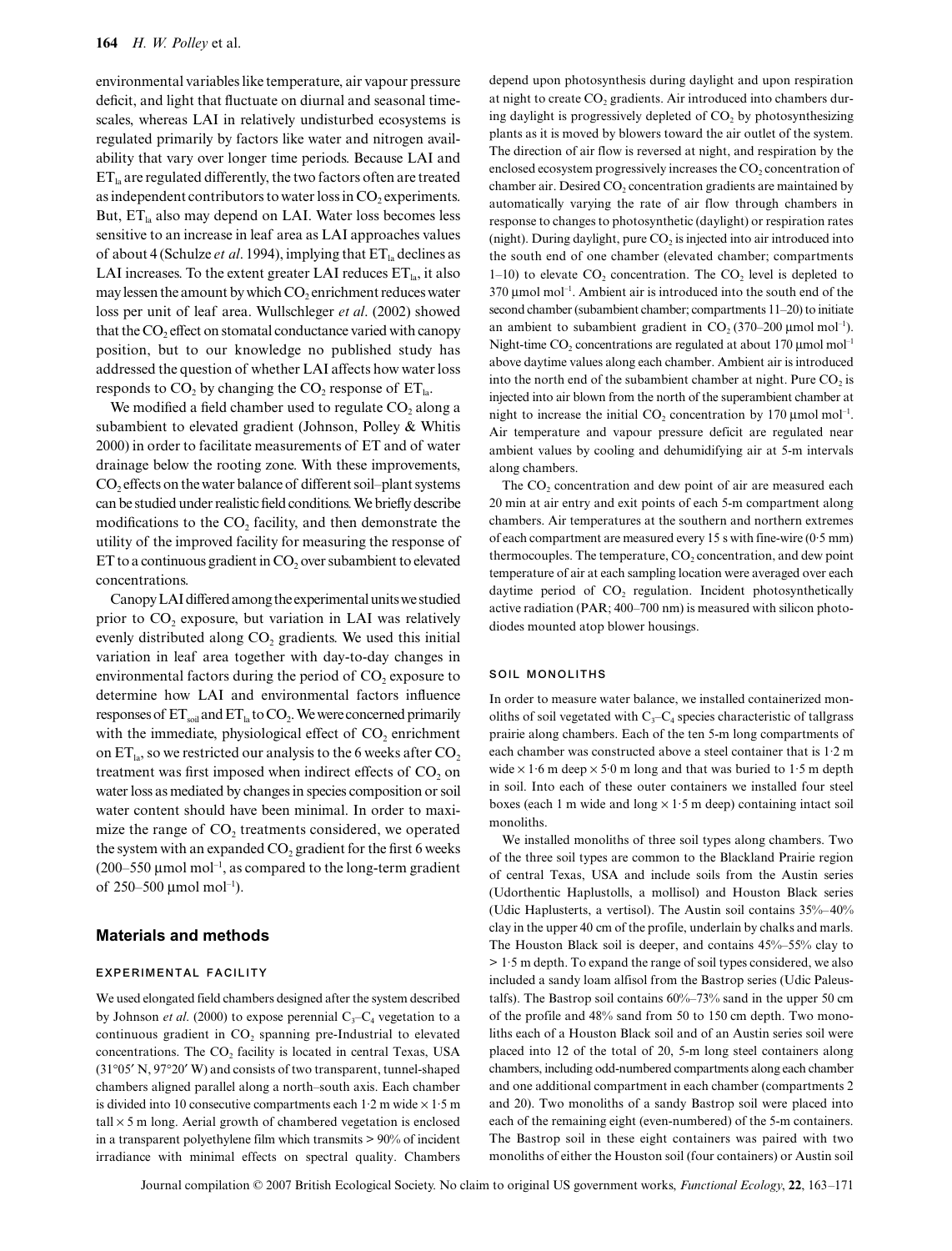(four containers). Monoliths of the appropriate soil were randomly assigned to 5-m containers. Positions of monoliths within each 5-m container were randomly assigned.

Hydraulic pressure was used to press open-ended boxes  $(1 \times 1$  m base  $\times$  1.5 m height) constructed of 8 mm thick steel into soil. Boxes were placed on the soil surface with an open end facing downward. Steel I-beams, each 4·25 meters long, then were placed parallel to and on opposite sides of the box. The I-beams were secured at each end to 30-cm diameter helical anchors (Atlas Systems, Inc., Rockwall, TX, USA) drilled to 3 m depth in soil. Hydraulic cylinders then were attached at one end to an I-beam and at the other end to a steel 'header' mounted atop boxes. Hydraulic pressure was used to push boxes into soil. Soil adjacent to one side of each buried box then was excavated to a depth of about 1·7 m. A hydraulically powered blade of 6 mm thick steel (1 m long  $\times$  0·2 m wide) was used to separate the encased monolith from soil beneath. A custom-built cart was attached to the exposed face of the steel box. The encased monolith then was pushed over onto the cart and removed up the sloped face of the excavation using a tractor.

In order to facilitate drainage from monoliths, we removed 5 cm of soil from the base of each monolith and dispersed filaments separated from the upper 50 cm of a 70-cm long fibreglass wick (3 cm diameter) across the soil surface. Wicks then were covered with soil that had been removed. The intact 20 cm portion of the wick was passed through a hole in the centre of a  $1 \times 1$  m steel plate that was welded to the base of each steel box and into a reservoir created from 5 cm diameter PVC pipe. The reservoir was attached to the steel box with a 5 cm length of 5 cm diameter steel pipe.

#### **VEGETATION**

We used a non-residual herbicide (glyphosate [*N*-(phoshonomethyl)glycine], formulated as Roundup) to kill vegetation present when monoliths were collected, then transplanted perennial forb and grass species characteristic of tallgrass prairie in central Texas, USA into all monoliths. Eight plants of each of five grass species [*Bouteloua curtipendula* (side-oats grama), *Panicum obtusum* (vinemesquite), *Schizachyrium scoparium* (little bluestem), *Sorghastrum nutans* (Indian grass) and *Tridens albescens* (white tridens)] and three forb species [*Salvia azurea* (pitcher sage), *Solidago canadensis* (goldenrod) and the legume *Desmanthus illinoensis* (Illinois bundleflower)] were transplanted into each monolith (total density of  $64$  plants per m<sup>2</sup>) during May 2003. Planting locations of species within each monolith were randomized according to a Latin Square design. Transplants were watered during the initial 2 months to promote establishment, but received only rainfall thereafter. Plants that emerged from the seed bank were removed. The grass *P. obtusum* proved to be highly aggressive. Stolons from plants in a given monolith sometimes rooted in adjacent monoliths, so the grass was removed in 2004 by cutting each plant beneath the crown.

Above-ground production in each monolith was measured each year prior to  $CO<sub>2</sub>$  treatment (2003–2005) by clipping vegetation to 5 cm height at the end of the growing season in early December. Plant material removed in December was returned to the monolith from which it was removed in January before the next growing season. By returning harvested material, we sought to accommodate indirect effects of  $CO<sub>2</sub>$  on element (i.e. C, N) cycling that may be mediated by differences in the quantity or quality of above-ground production.

In this study, 60 of the 80 monoliths including all monoliths within odd-numbered of the 5-m long compartments along each chamber and all monoliths of the Bastrop soil (located in 8 of 10 even-numbered compartments), were mounted on balances or scales

(Model DSL3636–10, Avery Weigh-Tronix, Farimont, MN, USA; total of 60 monoliths). Remaining monoliths functioned as nonweighing lysimeters. Each balance consists of a steel platform  $(0.9 \times 0.9 \text{ m})$  mounted above 4 load cells and has a capacity of 4500 kg and precision of 450 g.

Each monolith was equipped with a dedicated surface irrigation system, and with a system for collecting and quantifying the volume of water that drained through soil into collection reservoirs located beneath steel boxes encasing monoliths. Drainage water was removed from collection reservoirs using a vacuum pump. Acrylic pipe was installed to a depth of 1·2 m in each monolith for neutron probe measurements of soil water content.

## **ET MEASUREMENTS**

CO<sub>2</sub> control was initiated in June 2006. Mean rates of  $ET_{\text{coll}}$  and  $ET_{\text{la}}$ were calculated daily from 7 June through 19 July 2006 for each monolith mounted on a scale using daily changes in scale readings and measurements of LAI. The LAI in each monolith was measured in early June, late June and early August using a SunScan canopy analysis system (Delta-T Devices Ltd., Burwell, Cambridge, UK). LAI on intervening days was calculated assuming a linear relationship between LAI and days between measurement dates. In order to minimize disturbances to plants during ET measurements, we did not destructively measure leaf area but note that above-ground biomass harvested from monoliths at the end of the prior growing season was strongly and linearly correlated with LAI calculated from end-of-season measurements with the SunScan system  $(r^2 = 0.68)$ ,  $P < 0.0001, n = 80$ .

In late May prior to initiating  $CO<sub>2</sub>$  control, we irrigated each monolith to increase soil water content to near field capacity and to equalize soil water content among monoliths of each soil type. During each of the following 2 months (June and July), we added water equivalent to the historical mean of rainfall for the 2-month period (total of 150 mm; 89 years mean) to each monolith (108 mm and 42 mm in June and July, respectively). Water was added in approximately equal weekly increments.

#### **STATISTICAL ANALYSES**

We used stepwise regression (forward selection of variables) to determine effects of LAI and environmental variables (predictor variables) on  $ET_{soil}$  and  $ET_{la}$  during daylight hours. Mean daytime rates of  $ET_{\text{sol}}$  and  $ET_{\text{la}}$  were modelled as a linear function of soil water deficit from field capacity (deficit), LAI, and of daytime means of photosynthetically active radiation (PAR), air temperature (T), air vapour pressure deficit (vpd) and  $CO<sub>2</sub>$  concentration, and of all possible two- and three-parameter cross-product interaction terms with predictor variables (interaction regression model; Neter *et al*. 1996). Daytime means of T, vpd and  $CO<sub>2</sub>$  concentration for each monolith were calculated assuming each changed linearly with distance between measurement locations at extremes of each 5-m compartment in chambers. Soil water deficit was calculated each day using the difference between the measured weight of each monolith and the weight of each monolith measured prior to the experiment when soil was near field capacity. Prior to analysis, we excluded data from days on which scales malfunctioned and data from days on which monoliths were irrigated or chambers were uncovered for maintenance or vegetation studies. A total of 1174 observations from 50 monoliths (including 19 Austin, 15 Bastrop and 16 Houston monoliths) were analysed.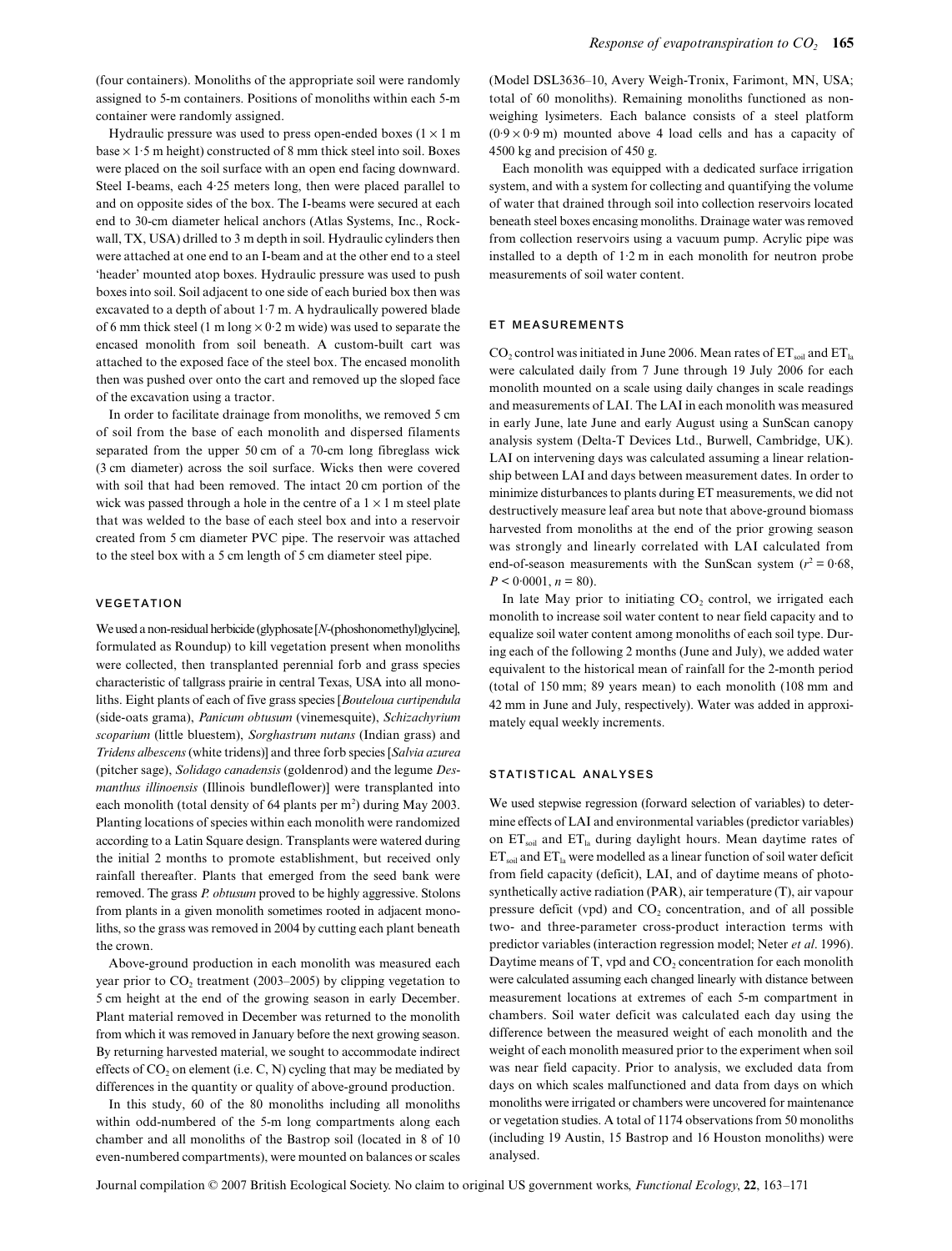**Table 1.** Means and ranges of plant and environmental variables used with  $CO<sub>2</sub>$  concentration as independent variables in stepwise regression to model daytime means of ET rates from monoliths with tallgrass prairie vegetation. Values of each variable for each monolith were averaged over each daylight period of CO<sub>2</sub> control. Table entries represent means and ranges of daily averages calculated considering all days of ET measurements and all monoliths or  $CO<sub>2</sub>$  treatments  $(n = 1174)$ 

| Variable                                                                       | Mean | Minimum  | Maximum |
|--------------------------------------------------------------------------------|------|----------|---------|
| Photosynthetically active<br>radiation (µmol m <sup>-2</sup> s <sup>-1</sup> ) | 1213 | 840      | 1700    |
| Temperature $(^{\circ}C)$                                                      | 31   | 21       | 41      |
| Vapour pressure deficit (kPa)                                                  | 3.0  | 0.9      | 6.7     |
| Soil water deficit (mm)                                                        | 63   | $\theta$ | 188     |
| Leaf area index                                                                | 1.5  | 0.4      | 4.7     |

# **Results**

#### **ENVIRONMENTAL VARIABLES**

The regressions used to model water loss have utility as prognostic tools for  $CO<sub>2</sub>$  effects only if means of independent variables  $\alpha$  did not change systematically with  $CO<sub>2</sub>$  concentration and independent variables exhibited similar variability at different  $CO<sub>2</sub>$  levels. There was no relationship between means of LAI or environmental variables and  $CO<sub>2</sub>$  concentration when monoliths of all soil types were considered (*r* <sup>2</sup> of linear regressions on  $CO$ , concentration ranged from  $0.058$  for temperature to 0·00021 for vpd). Soil water deficit was slightly greater on average in Bastrop than Austin or Houston soils (means across days and  $CO_2$  treatments = 67.3, 60.2 and 60.3 mm, respectively), and LAI was smaller on average in Austin than Bastrop or Houston soils (means across days and  $CO<sub>2</sub>$ treatments =  $1.1$ ,  $1.8$  and  $1.8$ , respectively). Variation in other variables was similar among soil types. No water drained through soil into collection reservoirs located beneath monoliths during June and July 2006.

Environmental variables and LAI varied considerably among days and monoliths  $(CO<sub>2</sub>$  treatments) during the  $6$ weeks of ET measurements (Table 1), but most observations fell within a moderate range. Air temperature ranged between 26 °C and 36 °C for 80% of day–CO<sub>2</sub> observations. LAI varied between 0·5 and 3·0 for 94% of observations, and soil water deficit ranged between 0 and 120 mm for 92% of days and CO<sub>2</sub> treatments.

Variation in LAI and in environmental variables during the experiment was relatively evenly distributed across  $CO<sub>2</sub>$  treatments, although the primary source of variation differed among variables. Day-to-day change in  $ET_{1a}$  of each monolith was highly correlated with variation in PAR. At the current  $CO<sub>2</sub>$  concentration, for example,  $ET_{1a}$  increased linearly as the daytime mean of PAR increased (see Supplementary Fig. S1). We assumed that on a given day each monolith was exposed to the same level of PAR. During the period of measurements, therefore, each monolith was exposed to the full range of variation in PAR. Temperature and vpd were positively correlated with PAR  $(r = 0.22$  for each correlation). Each monolith thus

**Table 2.** Results from forward stepwise regression analysis in which daily means of ET rates per unit of soil surface area (mmol  $m^{-2} s^{-1}$ ) from grassland vegetation grown in three soils were modelled as a linear function of daily values of soil water deficit from field capacity (deficit; mm water), LAI, photosynthetically active radiation (PAR;  $\mu$ mol m<sup>-2</sup> s<sup>-1</sup>), air temperature (T; °C), air vapour pressure deficit (vpd; kPa), and  $CO_2$  concentration ( $\mu$ mol mol<sup>-1</sup>) and all possible two-parameter and three-parameter interaction terms involving independent variables ( $n = 1174$ ,  $r^2 = 0.39$ ,  $P < 0.0001$ )

| Variable         | Parameter<br>estimate  | Sum of<br>squares | <i>F</i> value | P value  |
|------------------|------------------------|-------------------|----------------|----------|
| Intercept        | $-5.275$               | 63.8              | 38.9           | < 0.0001 |
| CO <sub>2</sub>  | $-6.61 \times 10^{-3}$ | 359.6             | 218.9          | < 0.0001 |
| T                | 0.394                  | 356.6             | $217-1$        | < 0.0001 |
| $T \times LAI$   | $-0.160$               | $157 - 6$         | 95.9           | < 0.0001 |
| $PAR \times LAI$ | $1.49 \times 10^{-3}$  | 153.8             | 93.6           | < 0.0001 |
| deficit          | $-7.85 \times 10^{-3}$ | $85 - 1$          | 51.8           | < 0.0001 |
| LAI              | 3.715                  | $80 - 4$          | 49.0           | < 0.0001 |

was exposed to most of the observed range of variation in T and vpd, although maximum and minimum values of both variables tended to increase with distance along subambient and elevated  $CO<sub>2</sub>$  chambers (see Supplementary Fig. S2). By contrast, LAI and soil water deficit varied relatively little at a given  $CO<sub>2</sub>$  concentration compared to the variation observed among  $CO<sub>2</sub>$  treatments (see Supplementary Fig. S3; average difference between maximum and minimum values at each  $CO<sub>2</sub> = 0.37$  for LAI and 58 mm for deficit).

Consistent  $CO<sub>2</sub>$  levels were maintained along gradients despite day-to-day variation in PAR and temperature. Between  $75\%$  and 93% of daytime CO<sub>2</sub> readings at sampling locations along the elevated chamber and between 70% and 93% of  $CO<sub>2</sub>$  readings along the subambient chamber fell within 25  $\mu$ mol mol<sup>-1</sup> of the mean for the location during the 6 weeks ET was measured. Variability in  $CO<sub>2</sub>$  increased slightly with distance from the air entrance of chambers, but did not differ among sampling locations over the 20–35 m of chambers nearest air exits.

# **ET SOIL: REGRESSION MODEL FOR ALL SOILS COMBINED**

A multiple regression explained 39% of variance in daytime means of ET<sub>soil</sub> when data for all soils were considered (Table 2). *F*-values for independent variables in the model were greatest for  $CO<sub>2</sub>$  concentration and T, indicating that these variables accounted for most of the variance in  $ET_{\text{soil}}$ explained by regression, although  $ET_{sol}$  also depended on LAI. Greater T increased  $ET_{soil}$ , but the T effect on water loss varied with changes in LAI. The  $CO<sub>2</sub>$  effect on  $ET<sub>soil</sub>$  did not depend on values of other variables. Using mean values of independent variables other than  $CO<sub>2</sub>$  in the regression equation, we calculate that CO<sub>2</sub> enrichment from 250 to 550  $\mu$ mol mol<sup>-1</sup> reduced  $ET_{\text{soil}}$  by 35% (from 5.63 to 3.64 mmol m<sup>-2</sup> s<sup>-1</sup>). The LAI effect on water loss depended on values of T and PAR, but on average  $ET_{sol}$  increased less than proportionally with greater LAI. For example, doubling LAI from 1 to 2 increased  $ET_{\text{coil}}$  by just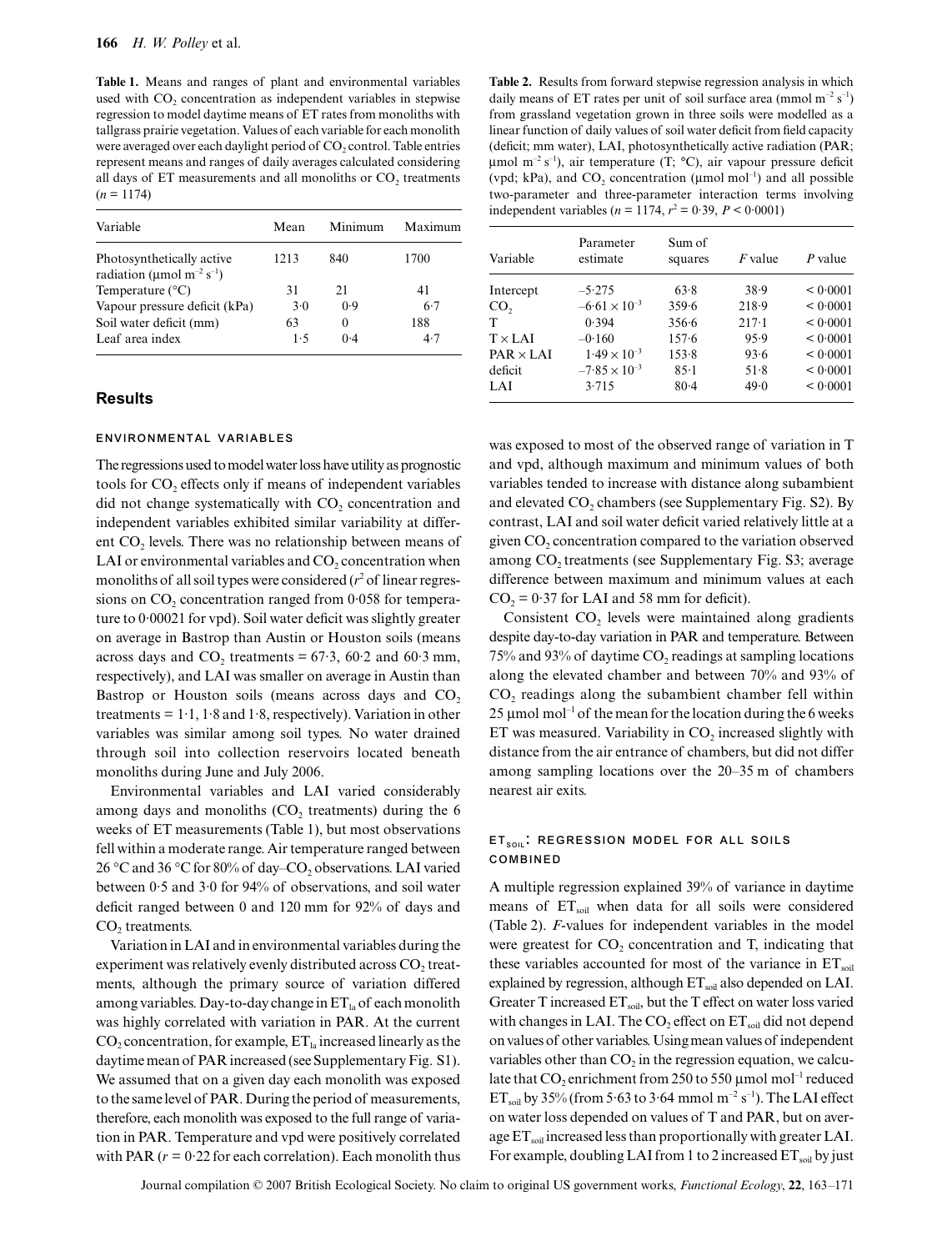**Table 3.** Results from forward stepwise regression analysis in which daily means of ET rates per unit of leaf area (mmol  $m^{-2} s^{-1}$ ) from grassland vegetation grown in three soils were modelled as a linear function of daily values of soil water deficit from field capacity (deficit; mm water), LAI, photosynthetically active radiation (PAR;  $\mu$ mol m<sup>-2</sup> s<sup>-1</sup>), air temperature (T; °C), air vapour pressure deficit (vpd; kPa), and  $CO_2$  concentration (µmol mol<sup>-1</sup>) and all possible twoparameter and three-parameter interaction terms involving independent variables ( $n = 1174$ ,  $r^2 = 0.62$ ,  $P < 0.0001$ )

| Variable                                      | Parameter<br>estimate   | Sum of<br>squares | <i>F</i> value | P value  |
|-----------------------------------------------|-------------------------|-------------------|----------------|----------|
| Intercept                                     | 6.206                   | 328.6             | 274.6          | < 0.0001 |
| LAI                                           | $-1.409$                | $212 - 7$         | 177.8          | < 0.0001 |
| CO <sub>2</sub>                               | $-0.011$                | $210-7$           | $176-1$        | < 0.0001 |
| $PAR \times T \times CO$                      | $2.028 \times 10^{-7}$  | $170 - 0$         | $142 - 1$      | < 0.0001 |
| deficit $\times$ LAI $\times$ CO <sub>2</sub> | $2.427 \times 10^{-5}$  | 38.9              | 32.5           | < 0.0001 |
| $vpd \times$ deficit $\times$ LAI             | $-2.740 \times 10^{-3}$ | 34.6              | 28.9           | < 0.0001 |
| vpd                                           | 0.732                   | $34-1$            | 28.5           | < 0.0001 |
| $vpd \times$ deficit $\times T$               | $1.239 \times 10^{-4}$  | 24.2              | 20.2           | < 0.0001 |
| $vpd \times T \times CO$ ,                    | $-3.516 \times 10^{-5}$ | 17.3              | 14.5           | 0.0002   |
| $vpd \times$ deficit $\times$ CO <sub>2</sub> | $-1.048 \times 10^{-5}$ | $13-1$            | $10-9$         | 0.001    |

12% (from 4.56 to 5.10 mmol m<sup>-2</sup> s<sup>-1</sup>) at 370 µmol mol<sup>-1</sup> CO<sub>2</sub> when calculated using mean values of independent variables other than LAI in the regression equation. This trend implies  $ET<sub>la</sub>$  declined as LAI increased.

# **ETLA: REGRESSION MODEL FOR ALL SOILS COMBINED**

A multiple regression model explained 62% of the variance in daytime means of  $ET_{la}$  when data from all soils were considered (Table 3). Of the six independent variables entered into the stepwise regression, LAI and  $CO<sub>2</sub>$  correlated most highly with  $ET_{la}$  and accounted for the bulk of variance in  $ET_{la}$  explained by regression. A regression model with only LAI and  $CO<sub>2</sub>$ concentration explained 51% of the variance in  $ET<sub>la</sub>$ . LAI

alone explained 41% of variance in  $ET_{la}$  in simple regression. On average,  $ET_{la}$  declined as both LAI and  $CO_2$  concentration increased and increased with greater vpd, but effects of each of these variables on  $ET_{la}$  depended on values of other environmental parameters. Four of the six three-variable interaction terms in the final regression model included  $CO<sub>2</sub>$  treatment. Of these terms, the interaction involving PAR and temperature explained the greatest fraction of variation in  $ET<sub>la</sub>$ , followed by the interaction of  $CO<sub>2</sub>$  with soil water deficit and LAI.

We used the fitted multiple regression equation and mean values of variables other than temperature and PAR to examine interactive effects of  $CO_2$ , temperature and PAR on  $ET_{la}$ .  $CO_2$ enrichment reduced  $ET<sub>la</sub>$  more at low than higher temperatures at all values of mean PAR encountered during the 6 weeks of measurements (Fig. 1). For example, enriching  $CO<sub>2</sub>$ from 250 to 550 µmol mol<sup>-1</sup> reduced  $ET_{1a}$  by 52% (from 4.28) to 2.07 mmol  $m^{-2}$  s<sup>-1</sup>) at 26 °C, but by only 37% (from 4.85 to  $3.05$  mmol m<sup>-2</sup> s<sup>-1</sup>) at 36 °C when calculated at the average value of PAR observed during measurements (1200 µmol  $m^{-2} s^{-1}$ ). Higher temperatures increased  $ET_{1a}$  at all CO<sub>2</sub> levels, but the absolute increase in  $ET_{la}$  at high temperature was greater at elevated than subambient CO<sub>2</sub>. High temperature countered the CO<sub>2</sub> effect more when PAR was high. The absolute and relative amount by which  $CO_2$  enrichment from 250 to 550 µmol mol<sup>-1</sup> reduced ET<sub>la</sub> at 36 °C declined from 2.24 mmol m<sup>-2</sup> s<sup>-1</sup> (50%) at 1000 µmol m<sup>-2</sup> s<sup>-1</sup> to 1·36 mmol m<sup>-2</sup> s<sup>-1</sup> (26%) at 1400 µmol m<sup>-2</sup> s<sup>-1</sup>. At this high temperature, the amount by which increasing PAR from 1000 to 1400 µmol m<sup>-2</sup> s<sup>-1</sup> increased  $ET<sub>la</sub>$  was more than twice as great at elevated  $CO_2$  as subambient  $CO_2$ .

The LAI, like temperature, had a pronounced effect on  $ET_{1a}$ and on the response of water loss to  $CO<sub>2</sub>$  treatment (Fig. 2).  $ET<sub>la</sub>$  declined substantially as LAI increased at all  $CO<sub>2</sub>$  levels, but the absolute decrease was greater at subambient than elevated concentrations. Increasing LAI from 1 to 2·4 reduced ET<sub>la</sub> by 2·16 mmol m<sup>-2</sup> s<sup>-1</sup> (from 5·34 to 3·18 mmol m<sup>-2</sup> s<sup>-1</sup>; by 40%) at 250 µmol mol<sup>-1</sup> CO<sub>2</sub>, but by just 1·54 mmol m<sup>-2</sup> s<sup>-1</sup>



**Fig. 1.** Response of the daytime mean of evapotranspiration rate per unit of leaf area  $(ET_a)$  from vegetated monoliths to CO<sub>2</sub> concentration and air temperature at different daytime means of photosynthetically active radiation (PAR). Six independent variables, and all possible two-way and three-way cross-product interaction terms were entered into a stepwise regression analysis to predict ET<sub>la</sub>. The significant interaction term involving PAR, temperature and CO<sub>2</sub> illustrated here explained the greatest fraction of variation in ET<sub>la</sub>. Values of ET<sub>la</sub> were calculated at each of three values of PAR by entering mean values of variables other than temperature and  $CO_2$  concentration (vpd = 3·0 kPa, LAI = 1·5, soil water  $deficit = 60 mm)$  into the fitted regression equation.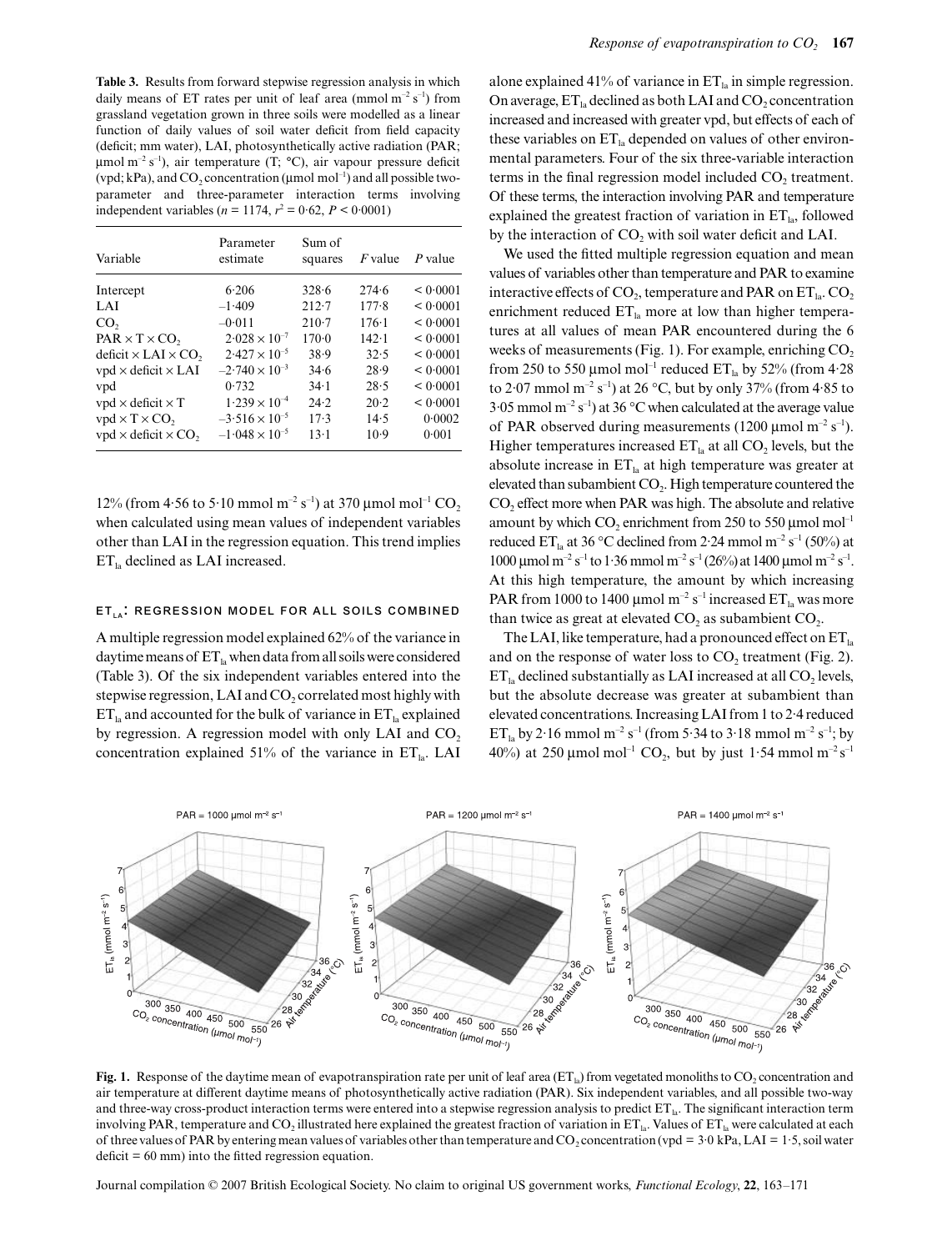

**Fig. 2.** Response of the daytime mean of evapotranspiration rate per unit of leaf area  $(ET_{la})$  from vegetated monoliths to  $CO_2$  concentration and leaf area index (LAI) at different mean values of soil water deficit. Six independent variables, and all possible two-way and three-way crossproduct interaction terms were entered into a stepwise regression analysis to predict ET<sub>la</sub>. A significant interaction term involving deficit, LAI and  $CO_2$  is illustrated here. Values of  $ET<sub>la</sub>$  were calculated at each of three values of soil water deficit by entering mean values of variables other than LAI and CO<sub>2</sub> concentration (air temperature = 31 °C, vpd = 3·0 kPa, PAR = 1200 µmol m<sup>-2</sup> s<sup>-1</sup>) into the fitted regression equation.

(from 3·11 to 1·57 mmol m<sup>-2</sup> s<sup>-1</sup>; by 50%) at 550 µmol mol<sup>-1</sup> CO<sub>2</sub> when calculated at the mean value of soil water deficit observed during measurements (60 mm).  $CO_2$  enrichment reduced  $ET_{la}$ at LAI levels from 1 to  $> 2.4$ , but the anti-transpiration effect of CO<sub>2</sub> was greatest early in the season when LAI was small. The  $CO$ <sub>2</sub> effect on  $ET_{1a}$  increased slightly as soils dried when LAI was small, but decreased as soils dried when LAI was large.

#### **ETLA: REGRESSION MODELS FOR EACH SOIL**

Multiple regression models differed among soils (Table 4). Among the six independent variables considered, LAI correlated mostly highly with  $ET_{la}$  in all soils. LAI explained between 37% (Austin and Houston soils) and 48% (Bastrop soil) of variance in  $ET_{1a}$  in simple regression. The  $ET_{1a}$  for the Austin soil also was highly correlated with  $CO<sub>2</sub>$  concentration in the multiple regression model. In this soil,  $ET<sub>la</sub>$  declined by 0.78 mmol  $m^{-2}$  s<sup>-1</sup> per 100 µmol mol<sup>-1</sup> increase in CO<sub>2</sub> concentration. The anti-transpiration effect of  $CO<sub>2</sub>$  enrichment in other soils and of greater LAI in all soils depended on values of other environmental parameters, however. Interaction terms of CO2 with air temperature and with LAI and soil water deficit explained large fractions of variation in  $ET<sub>la</sub>$  in Bastrop and Houston soils, respectively.

The significant interaction effect involving  $CO<sub>2</sub>$ , LAI and water deficit that was observed when  $ET_{la}$  from all soils combined was considered (Fig. 2) resulted largely because  $ET<sub>1</sub>$  from Houston monoliths depended strongly on the  $CO_2 \times LAI \times$ deficit interaction. One consequence of this interaction is that the CO<sub>2</sub> effect on  $ET_{1a}$  depended significantly on LAI only in monoliths of Houston soil. For vegetation in this soil,  $CO<sub>2</sub>$ enrichment reduced  $ET_{la}$  more at low than higher LAI. At LAI > 2,  $ET_{la}$  was larger for Houston than other monoliths, especially at elevated  $CO<sub>2</sub>$  (Fig. 3).

Air temperature influenced the response of  $ET_{1a}$  to  $CO_2$  when data from all soils were considered (Fig. 1), but significantly

**Table 4.** Results from forward stepwise regression analysis in which daily means of ET rates per unit of leaf area (mmol  $m^{-2} s^{-1}$ ) from grassland vegetation in each of three soils were modelled as a linear function of daily values of soil water deficit from field capacity (deficit; mm water), LAI, photosynthetically active radiation (PAR;  $\mu$ mol m<sup>-2</sup> s<sup>-1</sup>), air temperature (T; °C), air vapour pressure deficit (vpd; kPa), and  $CO_2$  concentration ( $\mu$ mol mol<sup>-1</sup>) and all possible twoand three-parameter interaction terms involving independent variables ( $r^2 = 0.58$ ,  $n = 423$  for the Austin soil;  $r^2 = 0.72$ ,  $n = 395$  for the Bastrop soil;  $r^2 = 0.62$ ,  $n = 356$  for the Houston soil;  $P \le 0.0001$ )

| Soil/variable                                 | Parameter<br>estimate  | Sum of<br>squares |          | $F$ value $P$ value |
|-----------------------------------------------|------------------------|-------------------|----------|---------------------|
| Austin soil                                   |                        |                   |          |                     |
| Intercept                                     | 9.525                  | 1947.6            | 1472.9   | < 0.0001            |
| LAI                                           | $-3.848$               | 229.1             | 173.3    | < 0.0001            |
| CO <sub>2</sub>                               | $-7.82 \times 10^{-3}$ | 195.7             | 148.0    | < 0.0001            |
| $PAR \times T \times LAI$                     | $4.96 \times 10^{-5}$  | 78.6              | 59.4     | < 0.0001            |
| Bastrop soil                                  |                        |                   |          |                     |
| Intercept                                     | 3.285                  | $101 - 8$         | 116.5    | < 0.0001            |
| $PAR \times LAI$                              | $-1.44 \times 10^{-3}$ | 636.8             | 729.3    | < 0.0001            |
| $PAR \times T$                                | $1.63 \times 10^{-4}$  | 302.9             | 346.8    | < 0.0001            |
| $T \times CO$                                 | $-3.01 \times 10^{-4}$ | 56.0              | 64.1     | < 0.0001            |
| $deficit \times CO$ ,                         | $4.75 \times 10^{-5}$  | 7.4               | 8.5      | 0.004               |
| deficit                                       | $-0.013$               | 5.2               | $6-0$    | 0.015               |
| Houston soil                                  |                        |                   |          |                     |
| Intercept                                     | $-1.535$               | 7.9               | 8.3      | 0.004               |
| T                                             | 0.203                  | 93.9              | 98.2     | < 0.0001            |
| $T \times LAI$                                | $-0.049$               | 63.6              | 66.6     | < 0.0001            |
| <b>PAR</b>                                    | $2.69 \times 10^{-3}$  | 27.6              | 28.8     | < 0.0001            |
| $PAR \times CO$ ,                             | $-3.05 \times 10^{-6}$ | 24.4              | 25.6     | < 0.0001            |
| $deficit \times CO$ ,                         | $-5.42 \times 10^{-5}$ | 23.0              | $24-1$   | < 0.0001            |
| deficit $\times$ LAI $\times$ CO <sub>2</sub> | $2.0 \times 10^{-5}$   | 13.4              | $14 - 0$ | 0.0002              |

affected the  $ET_{1a}$ –CO<sub>2</sub> relationship only among Bastrop monoliths. For vegetation in this sandy soil,  $CO<sub>2</sub>$  enrichment reduced  $ET_{1a}$  more at high than low air temperature (not shown), opposite the trend that emerged when data from all soils were combined prior to analysis.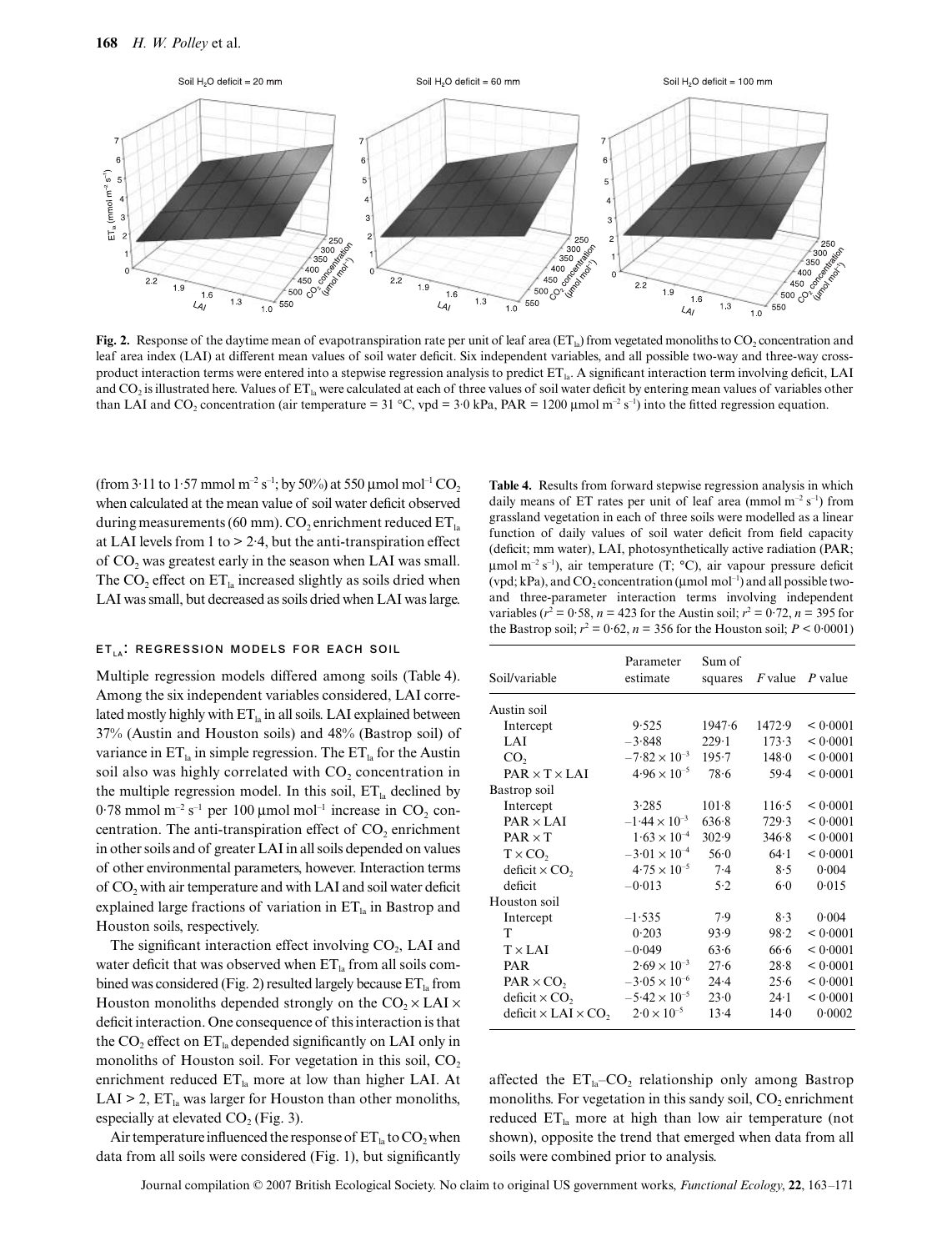

**Fig. 3.** Response of the daytime mean of evapotranspiration rate per unit of leaf area  $(ET_{1a})$  from vegetation growing on three soil types (Austin, Bastrop and Houston series) to  $CO<sub>2</sub>$  concentration at low and high values of leaf area index (LAI). For each soil type, six independent variables and all possible two-way and three-way crossproduct interaction terms were entered into a stepwise regression analysis to predict  $ET_{la}$ . The  $ET_{la}$  was calculated at LAI values of 1.0 (upper three lines) and 2·0 (lower three lines) by entering mean values of remaining variables (air temperature =  $31 \degree C$ , vpd =  $3.0 \degree R$ , PAR = 1200 µmol m<sup>-2</sup> s<sup>-1</sup>, soil water deficit = 60 mm) into the fitted regression equation.

## **Discussion**

#### **PLANT AND ENVIRONMENTAL EFFECTS ON ET**

CO<sub>2</sub> enrichment reduced  $ET_{\text{sol}}$  and  $ET_{\text{la}}$  of tallgrass prairie vegetation, and together with air temperature and LAI accounted for most of the variance in water loss explained by multiple regression models. The  $CO<sub>2</sub>$  effect on  $ET<sub>soil</sub>$  did not depend on values of other variables, but the initial response of  $ET<sub>la</sub>$  to  $CO<sub>2</sub>$  change was highly dependent on plant and environmental variables for the  $C_4$ -dominated vegetation we studied. Wullschleger & Norby (2001) observed a similar trend for trees. The anti-transpiration effect of  $CO$ , for prairie plants was greatest at relatively low temperatures and low LAI. Higher temperatures reduced the CO<sub>2</sub> effect by increasing  $ET_{1a}$  more at elevated than subambient  $CO<sub>2</sub>$ . Higher LAI reduced the  $CO<sub>2</sub>$ effect by decreasing  $ET_{la}$  more at subambient than elevated concentrations. Canopy  $ET$  ( $ET_{\text{soil}}$ ) is the product of two variables, LAI and  $ET<sub>la</sub>$ . Surprisingly, LAI explained more of the variance in  $ET_{la}$  than in  $ET_{soil}$ , implying that LAI regulated canopy water loss mostly by influencing  $ET<sub>la</sub>$ .

Results indicate that water savings at elevated  $CO<sub>2</sub>$  may be smaller than predicted from the effects of  $CO<sub>2</sub>$  enrichment alone if air temperature also increases. The decrease in  $ET<sub>la</sub>$ on increasing  $CO_2$  from 250 to 550 µmol mol<sup>-1</sup> declined from  $2.0$  (44%) to 1.71 mmol m<sup>-2</sup> s<sup>-1</sup> (37%) when air temperature at the elevated concentration increased from 31 °C to 34 °C. Both the absolute and relative effects of  $CO<sub>2</sub>$  on  $ET<sub>la</sub>$  were smallest on warm and bright days when  $ET<sub>la</sub>$  was greatest.

Results also indicate that the absolute effect of  $CO$ , enrichment on  $ET_{la}$  is smaller for well-developed grassland canopies than for canopies with lesser LAI. The LAI effect on the

sensitivity of  $ET_{la}$  to  $CO_2$  entails at least three consequences. First, the relationship of  $ET<sub>la</sub>$  to  $CO<sub>2</sub>$  may vary seasonally in mesic grasslands, independently of seasonal changes in leaf age and physiological activity. The  $CO<sub>2</sub>$  effect on  $ET<sub>la</sub>$  should be greater early in the growing season when temperatures are mild and the plant canopy is re-establishing than later in the season when temperatures are warmer and the plant canopy is fully developed. It also is during early season that C fixation and the  $CO<sub>2</sub>$  effect on net C uptake of  $C<sub>4</sub>$  grasslands in our area are maximal (Mielnick *et al*. 2001; Polley *et al*. 2007). Second,  $ET$  and the response of  $ET$  to  $CO<sub>2</sub>$  depend both directly and indirectly on LAI. Water loss is a positive, direct function of the amount of transpiring surface present, but the water savings effect of  $CO<sub>2</sub>$  enrichment is a negative function of LAI. Third, an increase in LAI is among the feedbacks resulting from plant exposure to elevated  $CO<sub>2</sub>$  that may lessen CO<sub>2</sub> effects on ET (Field *et al.* 1995). The impact of a given increase in LAI on grassland ET declined as LAI increased, however, implying that the negative feedback of increased LAI on water savings is smaller than sometimes thought.

Canopy-level feedbacks on the sensitivity of  $ET<sub>la</sub>$  to  $CO<sub>2</sub>$  may partly account for differences in  $CO<sub>2</sub>$  effects on water fluxes sometimes observed among experiments. Hui *et al*. (2001), for example, observed no effect of  $CO<sub>2</sub>$  on water flux per unit of leaf area from sunflower plants, especially late in their experiment when canopy LAI exceeded 4. Similarly,  $CO<sub>2</sub>$  enrichment had little effect on annual estimates of stand-level ET from a stand of sweetgum (*Liquidambar styraciflua*) trees (Wullschleger *et al.* 2002). By contrast, CO<sub>2</sub> enrichment reduced ET from calcareous grassland despite greater above-ground biomass at elevated  $CO<sub>2</sub>$  (Stocker, Leadley & Körner 1997) and reduced ET from tallgrass prairie during a period when  $CO<sub>2</sub>$ had no effect on above-ground biomass (Ham *et al*. 1995). Results from both of these grassland studies imply that  $CO<sub>2</sub>$ enrichment reduced ET per unit of leaf tissue. Perhaps, CO<sub>2</sub> effects on leaf-level water loss are best expressed on grasslands and other ecosystems where LAI is relatively small.

Plant and environmental effects on  $ET_{1a}$  differed among soils. As a consequence, patterns of  $ET_{la}$  response observed when data from all soils were considered often failed to appear when data were analysed by soil type. For example,  $CO<sub>2</sub>$ enrichment reduced  $ET_{la}$  more at low than high LAI in the full data set, but the same was true for only the Houston soil when data were analysed by soil type. Why  $CO_2$  effects on  $ET_{1a}$ depended more on LAI in this heavy clay soil than in other soils is not evident from our data, but may reflect differences in canopy development and self-shading among leaves or in rates at which physiological activity declined in ageing leaves. In any case, our results indicate that soils may affect  $ET_{1a}$ response, perhaps by influencing plant growth patterns and physiology.

Conditions that maximize conductance and transpiration rates per unit of leaf area usually also maximize the antitranspiration effect of CO<sub>2</sub> (Wullschleger *et al.* 2002). Conductances and transpiration rates per unit of leaf area typically are high when LAI is small and soil water is plentiful. It was under these conditions that  $ET_{1a}$  in our study was most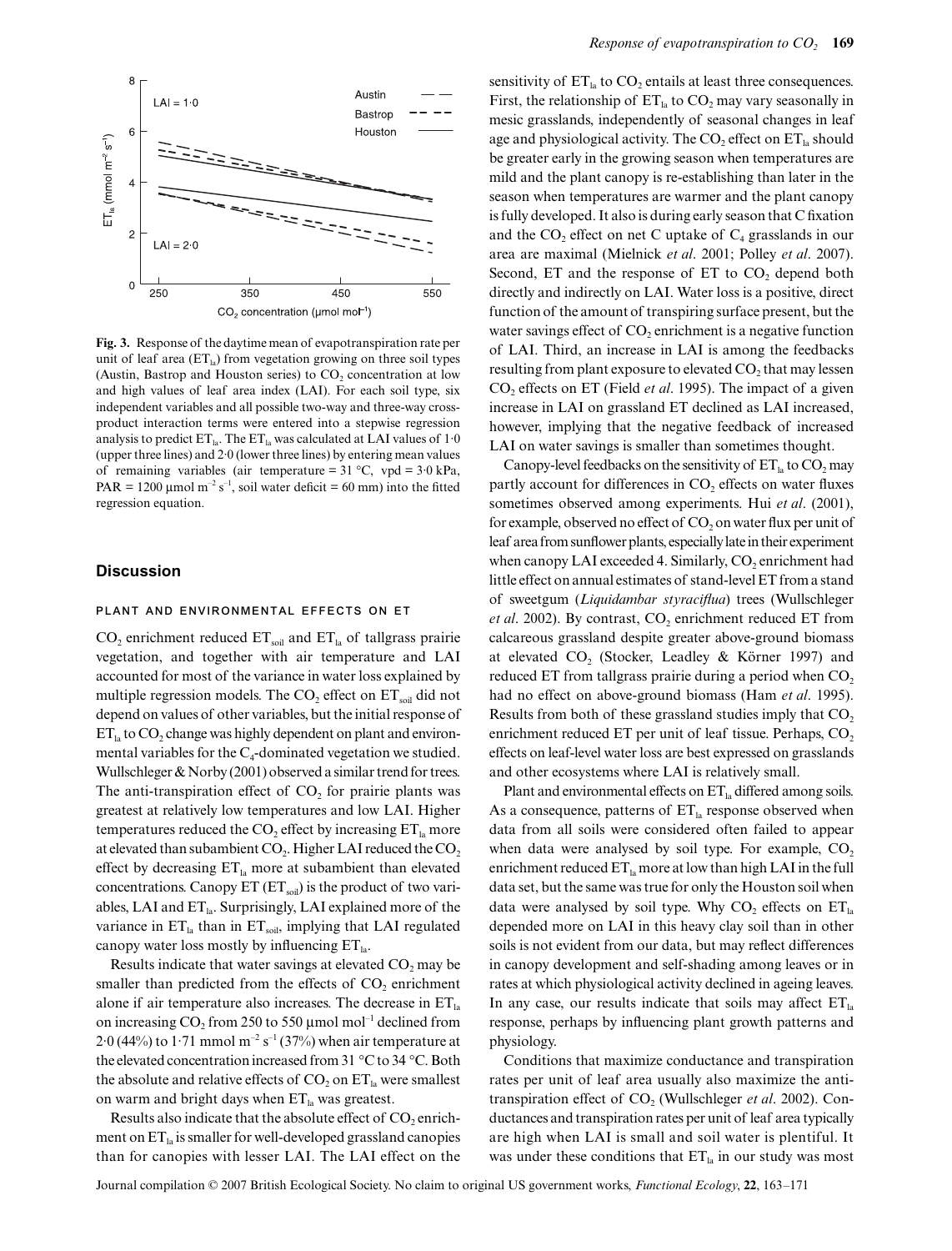responsive to  $CO<sub>2</sub>$ . Transpiration rates also typically increase as temperature and PAR levels rise. High values of temperature and PAR promoted more rapid water loss in our experiment, but reduced the responsiveness of  $ET<sub>la</sub>$  to  $CO<sub>2</sub>$ .

An explanation for the disparate effects of these plant and environmental variables on  $CO<sub>2</sub>$  response may lie in the differing mechanisms by which variables like LAI and temperature influence transpiration. LAI and soil water deficit probably affect  $ET_{la}$  mainly by influencing leaf and stomatal conductance. Stomatal conductance usually is smaller in lower-canopy than upper-canopy leaves (Wullschleger *et al*. 2002) because leaves within plant canopies are exposed to lower light levels, contain lower nitrogen concentration, and are older and less physiologically active than younger leaves in the upper canopy. As a result,  $ET_{1a}$  increases less than proportionally with greater LAI. Indeed, the rate of ET from herbaceous stands is relatively insensitive to increases in LAI at high values (Schulze *et al*. 1994). By contrast, air temperature may affect the  $CO_2$  responses of both conductance (Wilson & Bunce 1997; Bunce 2000) and water loss per unit of conductance (Jones, Allen & Jones 1985). Higher temperatures often lead to greater rates of stomatal conductance (Bunce 2000), but may not do so uniformly across  $CO$ , concentrations.  $CO$ , enrichment reduced stomatal conductance relatively more when temperature was low than high (Wilson & Bunce 1997), much as  $CO<sub>2</sub>$ enrichment in our study reduced  $ET_{1a}$  more at relatively low than higher temperatures. By contrast, the  $CO<sub>2</sub>$  effect on stomatal conductance of wheat and barley was better expressed at low than higher temperatures (Bunce 2000). In addition to effects on conductances, leaf and air temperatures influence transpiration rates per unit of conductance (Jones *et al*. 1985). As air temperature rises, leaf temperature and vapour pressure inside the leaf increase resulting in an increase in the vapour pressure difference between leaves and air, and faster transpiration rates for a given level of conductance. At air temperatures observed in this experiment, the saturation vapour pressure increases by about 6% for each 1 °C increase in temperature. Partial stomatal closure at elevated CO<sub>2</sub> also reduces latent heat flux, leading to a rise in leaf temperature at a given air temperature (Idso *et al*. 1993; Kimball *et al*. 1995). The resulting increase in vapour pressure difference between air and the plant canopy promotes water loss, and partially offsets the anti-transpiration effect of stomatal closure (Polley, Johnson & Derner 2002).

# **LONGER TERM CONTROLS ON ETLA**

Our objective was to determine how plant and environmental variables affected the initial response of  $ET$  to  $CO$ , change. The response of  $ET_{la}$  to  $CO_2$  and other variables may change following long-term exposure to different  $CO<sub>2</sub>$  concentrations (Dugas *et al*. 2001), although change is not inevitable (Jones *et al*. 1985; Polley *et al*. 2007). Growth at subambient CO<sub>2</sub> may increase stomatal conductance at a given CO<sub>2</sub> level (stomatal acclimation; Maherali *et al*. 2002), for example, just as growth at elevated  $CO_2$  sometimes reduces the sensitivity of stomatal conductance to change in the leaf-to-air vapour

pressure difference (Wilson & Bunce 1997; Maherali, Johnson & Jackson 2003). These and similar changes in physiology as well as possible feedbacks resulting from  $CO<sub>2</sub>$  effects on plant growth (including an increase in LAI and soil water content, and shift in species composition) must be considered to predict impacts of  $CO<sub>2</sub>$  enrichment on ecosystem water dynamics. For the  $C_4$ -dominated vegetation we studied, however, the initial response of  $ET_{la}$  to  $CO_2$  change was highly dependent on plant and environmental variables. The anti-transpiration effect of  $CO<sub>2</sub>$  was greatest when temperatures were moderate and LAI was small, implying that the  $CO_2$  effect on  $ET_{la}$  will be greatest early in the growing season.

# **Acknowledgements**

Chris Kolodziejczyk and Kyle Tiner operated CO<sub>2</sub> chambers. Katherine Jones participated in data analysis. Jim Kiniry and Lew Ziska provided helpful reviews. This project was supported in part by the National Research Initiative of the USDA Cooperative State Research, Education and Extension Service, grant number #2003-35101-13651.

#### **References**

- Bunce, J.A. (2000) Responses of stomatal conductance to light, humidity and temperature in winter wheat and barley grown at three concentrations of carbon dioxide in the field. *Global Change Biology*, **6**, 371–382.
- Dugas, W.A., Polley, H.W., Mayeux, H.S. & Johnson, H.B. (2001) Acclimation of whole-plant *Acacia farnesiana* transpiration to carbon dioxide concentration. *Tree Physiology*, **21**, 771–773.
- Field, C.B., Jackson, R.B. & Mooney, H.A. (1995) Stomatal responses to increased CO2: implications from the plant to the global scale. *Plant, Cell and Environment*, **18**, 1214–1225.
- Ham, J.M., Owensby, C.E., Coyne, P.I. & Bremer, D.J. (1995) Fluxes of  $CO<sub>2</sub>$ and water vapor from a prairie ecosystem exposed to ambient and elevated atmospheric CO2. *Agricultural and Forest Meteorology*, **77**, 73–93.
- Hui, D., Luo, Y., Cheng, W., Coleman, J.S., Johnson, D.W. & Sims, D.A. (2001) Canopy radiation-and water-use efficiencies as affected by elevated [CO<sub>2</sub>]. *Global Change Biology*, **7**, 75–91.
- Idso, S.B., Kimball, B.A., Akin, D.E. & Kridler, J. (1993) A general relationship between CO<sub>2</sub>-induced reductions in stomatal conductance and concomitant increases in foliage temperature. *Environmental and Experimental Botany*, **33**, 443–446.
- IPCC (2001) *Climate Change 2001: Third Assessment Report of the Intergovernmental Panel on Climate Change*. Cambridge University Press, Cambridge.
- Johnson, H.B., Polley, H.W. & Whitis, R.P. (2000) Elongated chambers for field studies across atmospheric CO<sub>2</sub> gradients. *Functional Ecology*, 14, 388-396.
- Jones, P., Allen, L.H. Jr. & Jones, J.W. (1985) Responses of soybean canopy photosynthesis and transpiration to whole-day temperature changes in different CO<sub>2</sub> environments. *Agronomy Journal*, **77**, 242–249.
- Keeling, C.D. & Whorf, T.P. (2005) Atmospheric  $CO_2$  records from sites in the SIO air sampling network. *Trends: A Compendium of Data on Global Change*. Carbon Dioxide Information Analysis Center, Oak Ridge, Tennessee.
- Kimball, B.A., Pinter, P.J., Garcia, R.L., LaMorte, R.L., Wall, G.W., Hunsaker, D.J., Wechsung, G., Wechsung, F. & Kartschall, T. (1995) Productivity and water use of wheat under free-air CO<sub>2</sub> enrichment. *Global Change Biology*, 1, 429–442.
- Maherali, H., Johnson, H.B. & Jackson, R.B. (2003) Stomatal sensitivity to vapour pressure difference over a subambient to elevated CO<sub>2</sub> gradient in a C3/C4 grassland. *Plant, Cell and Environment*, **26**, 1297–1306.
- Maherali, H., Reid, C.D., Polley, H.W., Johnson, H.B. & Jackson, R.B. (2002) Stomatal acclimation over a subambient to elevated  $CO_2$  gradient in a  $C_3/C_4$ grassland. *Plant Cell and Environment*, **25**, 557–566.
- Mielnick, P.C., Dugas, W.A., Johnson, H.B., Polley, H.W. & Sanabria, J. (2001) Net grassland carbon flux over a subambient to superambient  $CO<sub>2</sub>$  gradient. *Global Change Biology*, **7**, 747–754.
- Morison, J.I.L. (1987) Intercellular  $CO<sub>2</sub>$  concentration and stomatal response to CO2. *Stomatal Function* (ed. E. Zeiger *et al*.), pp. 229–251. Stanford University Press, Stanford, CA.
- Neter, J., Kutner, M.H., Nachtsheim, C.J. & Wasserman, W. (1996) *Applied Linear Statistical Models*, 4th edn. Irwin, Chicago, IL.